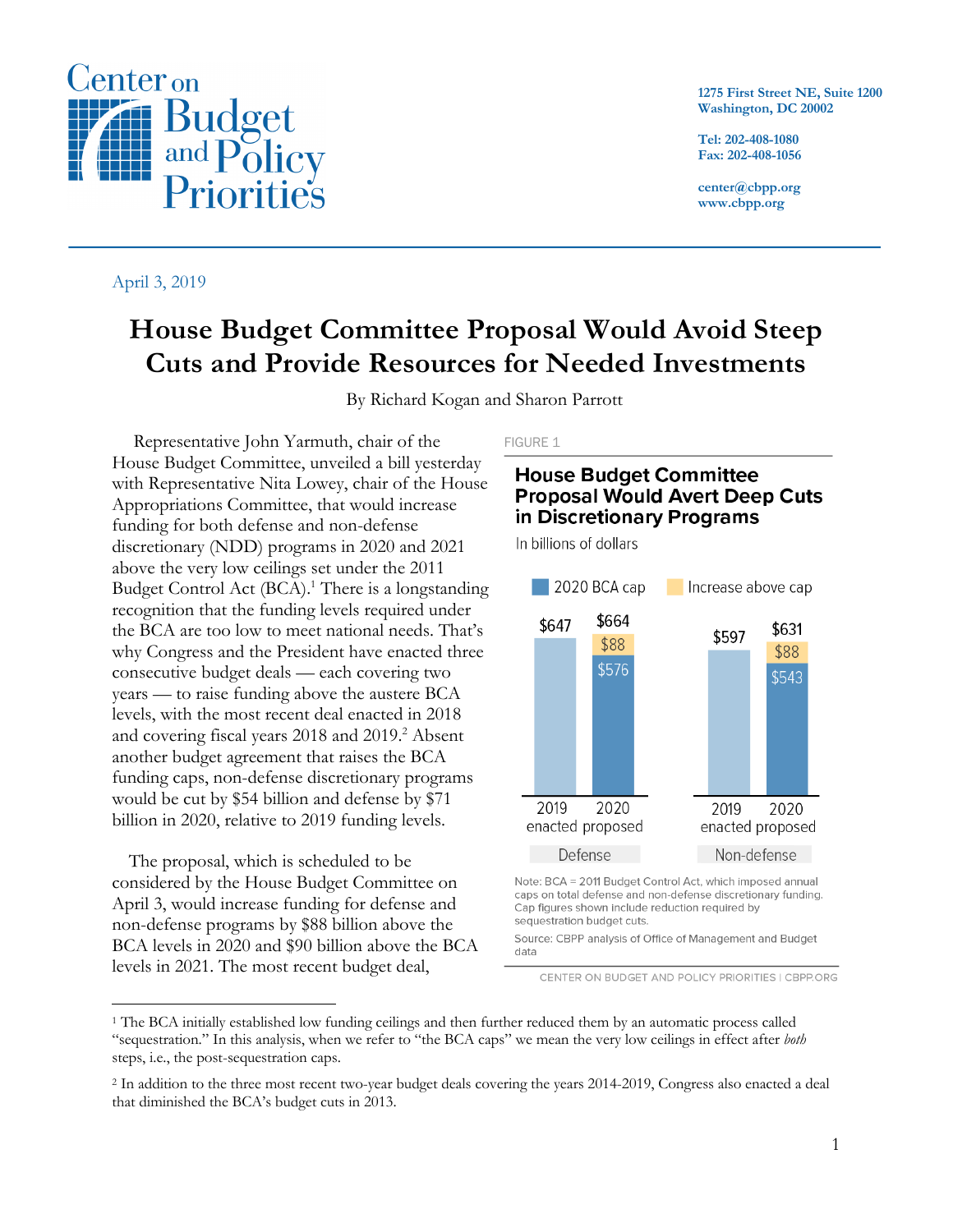covering 2018 and 2019, also set funding levels above the austere BCA levels, and the Yarmuth-Lowey proposal would increase funding above the 2019 funding levels. (See Figure 1.)

### Without a Deal, BCA Would Force Deep Cuts

The BCA imposed restrictive funding limits or "caps" on defense and NDD programs. It also included a provision — known as "sequestration" — that would impose deep cuts in both defense and non-defense programs if Congress did not enact additional deficit reduction. This threat of deep cuts was supposed to prompt Congress to reach an agreement on a deficit-reduction package, but that effort failed and the automatic sequestration cuts took effect.

NDD cuts of the magnitude required by the BCA would damage key public services and investments. NDD is currently funded at a historically low level of just 2.9 percent of the economy (or GDP), even with the additional funding provided in the last budget agreement. Moreover, various important services and investments are underfunded. For example, just 1 in 4 low-income households eligible for housing assistance receives it and just 1 in 6 children eligible for child care assistance gets any help. There are large backlogs in facility maintenance in national parks, and Pell Grants, which help low- and moderate-income students afford college, now cover a smaller share of the cost of attending a four-year public college than at any time since the program was fully implemented 47 years ago. These and other areas need increased resources to meet the country's needs, not deep cuts.

Indeed, we are just emerging from a period of disinvestment in non-defense discretionary programs. Despite the budget agreements that ameliorated the BCA's cuts over the 2013-2017 period, overall funding for NDD fell by a total of \$400 billion from 2011 through 2017, relative to the funding that these programs would have received if funding had remained at the 2010 level, adjusting only for inflation.3 While the budget deal that increased funding in 2018 and 2019 provided significant resources above 2017 funding levels, funding in these years remained below the 2010 level adjusted for inflation.

#### Proposed Increases Are Important But Hardly Profligate

Figure 1 also shows that the House Budget Committee bill proposes funding increases that are not excessive: in defense funding, from \$647 billion in 2019 to \$664 billion in 2020 — \$17 billion or 2.6 percent in nominal terms, and an increase of only 0.2 percent after adjusting for inflation; and in NDD funding, from \$597 billion in 2019 to \$631 billion in 2020 — \$34 billion or 5.7 percent in nominal terms and 3.2 percent after adjusting for inflation. Moreover, the NDD increase will need to accommodate a \$10 billion increase just for veterans' medical care, given the enactment last May of the Mission Act, which creates new options for veterans to receive medical care outside of veterans health care facilities. <sup>4</sup> This means that funding for NDD programs *outside of* veterans' health

 <sup>3</sup> Sharon Parrott, Richard Kogan, and Roderick Taylor, "New Budget Deal Needed to Avert Cuts, Invest in National Priorities," CBPP, March 1, 2019, https://www.cbpp.org/research/federal-budget/new-budget-deal-needed-to-avertcuts-invest-in-national-priorities

<sup>4</sup> Benefits for veterans are categorized as "non-defense" in the federal budget, and discretionary benefits such as veterans' medical care are subject to the NDD caps. The Congressional Budget Office recently estimated the spending needed for veterans' medical care to grow in a manner consistent with historical and projected growth in the costs of medical care, the expected number of veterans who need that care, and the new Mission Act. The \$10 billion funding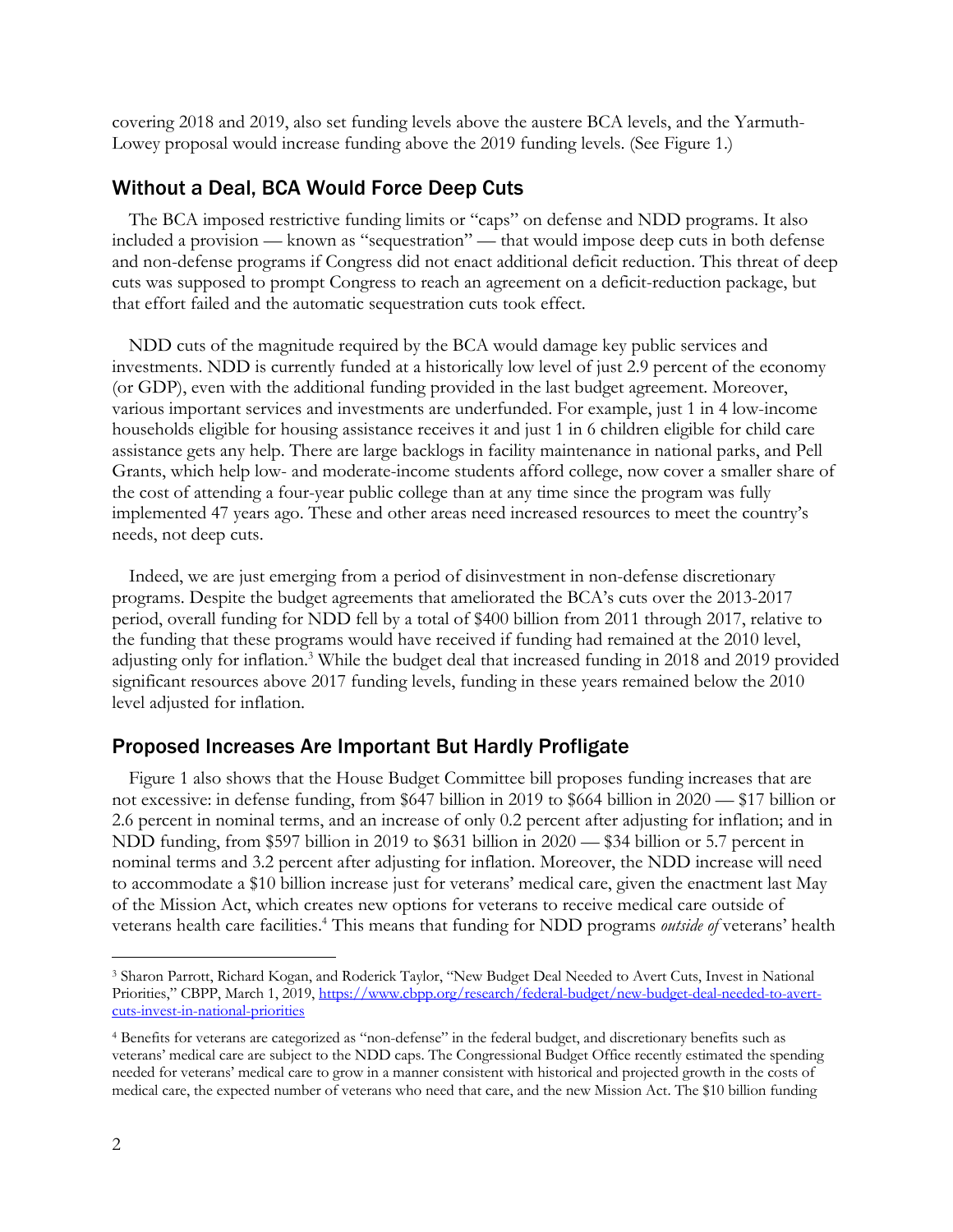care would increase by \$24 billion from 2019 to 2020, or 4.6 percent, with about half of that being needed to cover inflation. Moreover, under the proposal, NDD funding would still be relatively low by historical standards when measured as a percent of the economy, running at or below 3 percent of GDP. 5

While the NDD funding increase is not profligate, the additional resources will allow Congress to build on investments made following the last budget deal in high-priority areas such as child care, infrastructure, substance use disorder prevention and treatment, low-income housing, and environmental protection — as well as to begin addressing other serious unmet needs.

#### Proposal Provides Parity Between Defense and NDD

The House Budget Committee proposal restores the concept of "parity" by providing funding above the BCA caps in equal amounts for defense and non-defense programs. The concept of parity has its roots in the BCA, which requires sequestration cuts to be split 50-50 between defense programs and non-defense programs.

The BCA's automatic sequestration provisions cut \$54.7 billion per year for ten years (2012-2021) from defense and from non-defense programs each. Almost all the defense cuts came by reducing discretionary funding because almost all defense programs are discretionary.<sup>6</sup> But some non-defense mandatory programs, such as Medicare, farm subsidies, and the Social Services Block Grant, are subject to sequestration. As a result, about two-thirds of the non-defense sequestration came from non-defense *discretionary* programs, with the remainder coming from non-defense *mandatory* programs.

There has been a bipartisan consensus that the resulting BCA funding ceilings are too low to meet national needs. That is why policymakers have enacted a one-year budget deal, followed by three two-year budget deals, to raise the caps. In each case, the increases have involved parity in one form or another, reflecting in part the idea that since the BCA's sequestration cuts were split evenly between defense and non-defense programs, funding increases above the BCA levels should similarly provide equal increments. The House Budget Committee bill would be the fourth such agreement, covering the final two years of the discretionary caps, 2020 and 2021.

increase is derived from back-up data supplied by CBO. See CBO, "Possible Higher Spending Paths for Veterans' Benefits," December 21, 2018, at https://www.cbo.gov/publication/54881.

<sup>5</sup> Historical data on NDD funding do not distinguish between funding that is subject to the BCA caps and that which is not; see the section titled "Bill Allows Some Funding Outside the Caps." For that reason, this historical comparison covers the total amount of NDD funding, including amounts that are not subject to the caps.

<sup>6</sup> Budget accounting classifies military retirement, military retirees' health, and veterans' health as non-defense.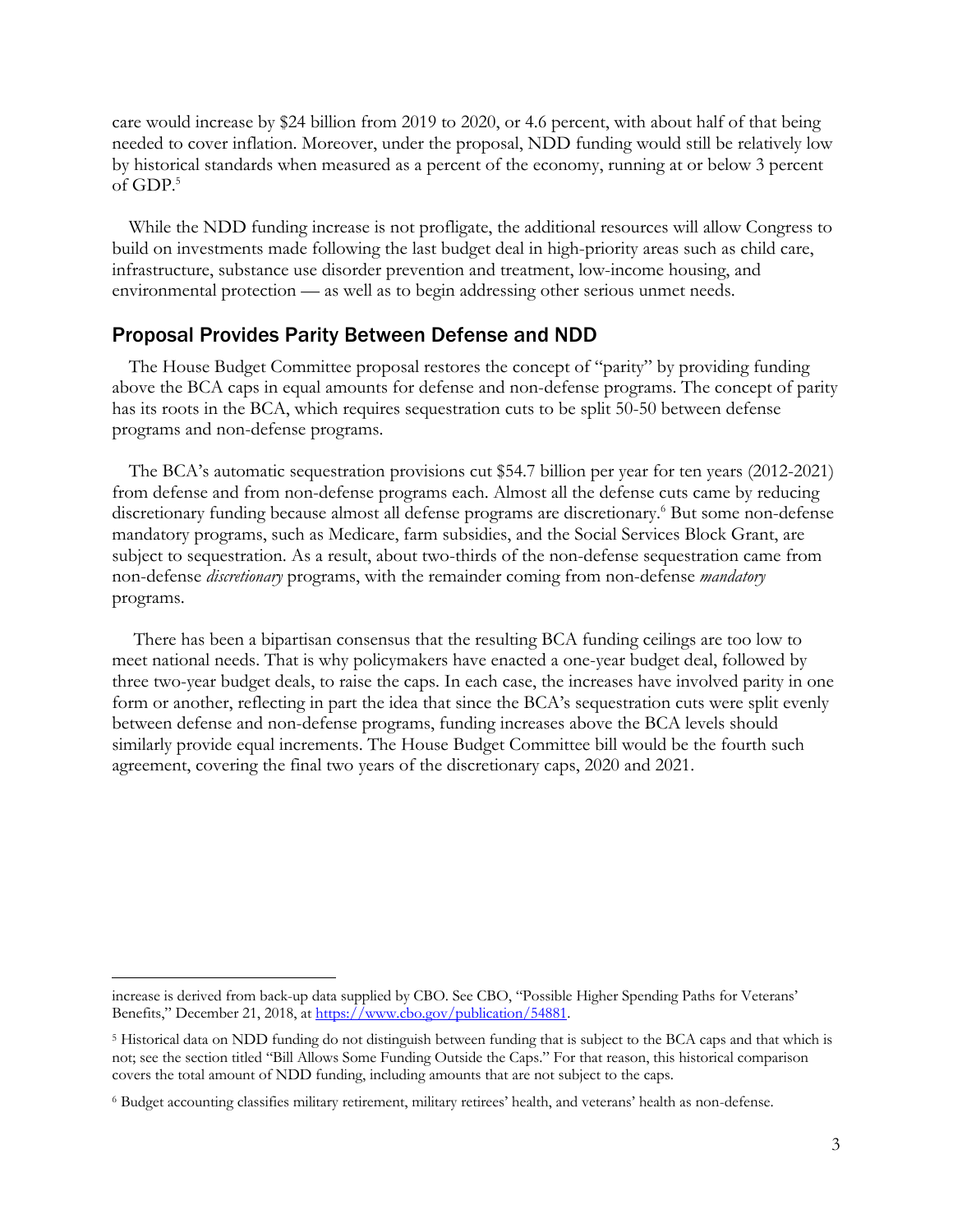# Like Past Budget Deals, House Budget Committee **Proposal Would Raise Defense and Non-Defense Discretionary Funding Above BCA Caps**

\$88 \$88 \$80 \$63 \$25 \$25 \$22 \$22 Defense NDD Defense NDD Defense NDD Defense NDD 2014 enacted 2016 enacted 2018 enacted 2020 proposed

Increase over caps, in billions of dollars

CENTER ON BUDGET AND POLICY PRIORITIES | CBPP.ORG

Figure 2 shows the first year of the three two-year deals and the first year of the Yarmuth-Lowey proposal. As can be seen, the dollar amounts of the increases above the levels of the defense and NDD caps were identical in the first and second deals and are again proposed to be identical in the Budget Committee's bill — this can be termed parity. In the 2018-2019 deal, by contrast, policymakers raised the defense cap by more than NDD cap, although some view the 2018-2019 deal as also encompassing parity, with parity measured a different way.<sup>7</sup>

## Bill Allows Some Funding Outside the Caps

Under existing law, certain types of discretionary funding occur outside the caps: war funding (known as Overseas Contingency Operations or OCO, also called Global War on Terror or GWOT); disaster and emergency funding; and program integrity funding to reduce erroneous payments. 8

Note: BCA = 2011 Budget Control Act, which imposed annual caps on total defense and non-defense discretionary funding. NDD = Non-defense discretionary. Budget deals in 2014, 2016, and 2018 increased defense and NDD funding for two years each. Source: CBPP analysis of Office of Management and Budget data

 <sup>7</sup> The rationale is that the 2018-2019 deal involved removing 100 percent of the *discretionary* sequestration for both defense and NDD programs and then further increasing the defense and NDD caps by equal dollar amounts. However, that deal not only allowed the mandatory sequestration cuts to remain in place, it actually extended them for two additional years. The deal provided sizable increases in NDD funding, but increased defense by a larger amount.

<sup>8</sup> The types of funding listed above are not technically "outside the caps" though it is easiest to describe them that way. Rather, the caps on regular funding are automatically increased each year to accommodate the additional funding that Congress chooses to enact for war costs, disasters and emergencies, and program integrity. Under the BCA, the amount of war funding that may be enacted outside the caps is not limited, though Congress must designate such funding as being for war purposes and the President must independently concur with that designation. The amount of extra funding for program integrity (which entails extra funding to fight Medicare fraud and to conduct periodic reviews of the status of people who have previously been adjudged disabled for purposes of certain federal benefits) is limited to specified dollar amounts. Both the Office of Management and Budget and CBO estimate that the mandatory savings